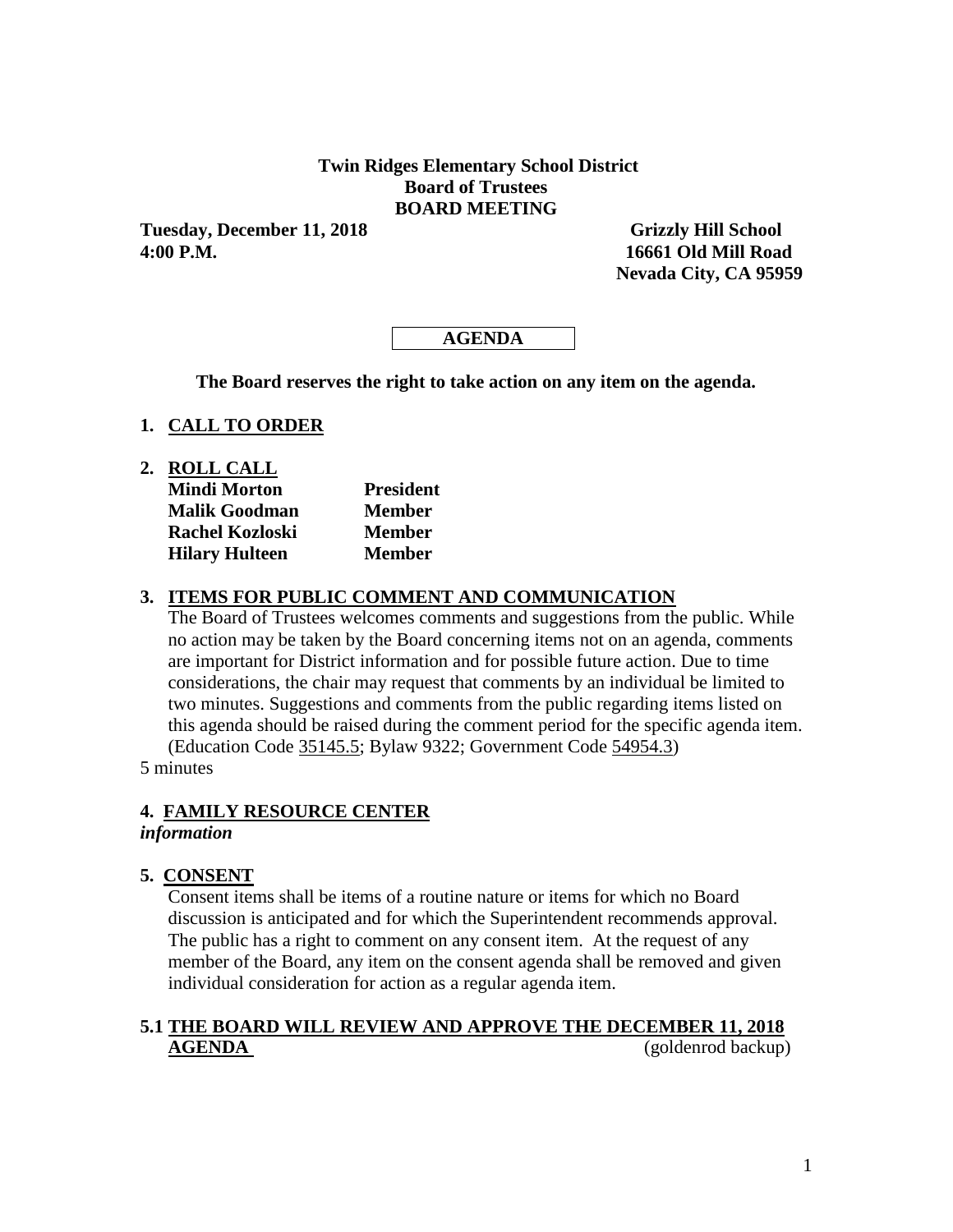# **5.2 THE BOARD WILL REVIEW AND APPROVE THE MINUTES OF NOVEMBER 13, 2018** (gray backup)

# **5.3 APPROVE WARRANTS**

(green backup

## **6. ANNUAL BOARD ORGANIZATIONAL MEETING**

The organizational meeting is normally held in December *action*

*10 minutes*

### **Election of Board President**

The Board President presides as the chairperson at Board meetings, consults with the Superintendent in the preparation of the Board agenda, and acts as the spokesperson for the Board as designated.

### **Election of Clerk**

The Board Clerk monitors the payment of bills and serves as acting President in the absence of the President

### **Election of Secretary (Superintendent)**

The Board Secretary prepares Board Agendas, maintains minutes and all District and Board records; prepares documents, prepares a tentative calendar for the ensuing school year for the consideration of the Board, submits all correspondence addressed to the Board to the Board President and all members.

#### **Election of Timekeeper**

The Timekeeper manages the time spent on each agenda item.

#### Election of Local CSBA Representative

The Local CSBA Representative serves as the Board's representative to the Nevada County School Board's Association. Meets 4 times per year.

County Trustee Representative Only as needed.

Election of Negotiation Representative and Alternate

The Negotiation Representative and Alternate represents the Board in negotiations with all bargaining units including the Twin Ridges Teachers' Association and the California Schools Employee Association.

Selection of Monthly Meeting Days and Times The Board will determine the monthly meeting days and set the times for these meetings.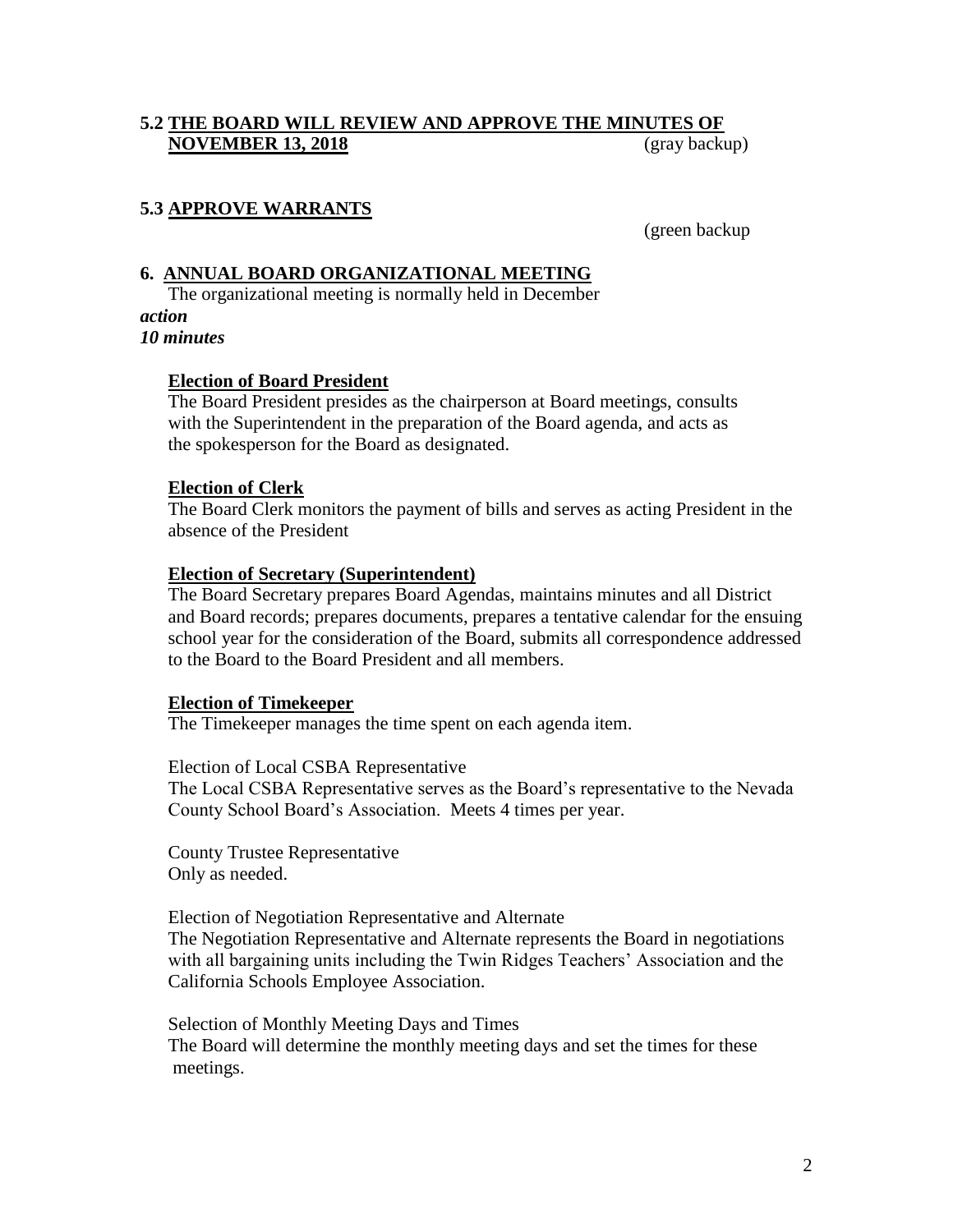## **7. TEACHERS REPORT**

a. Washington School Enrollment

| $\sim$<br>Grade | $-$<br><br>. .<br>T7 | - | $\sim$ |  | л. | $\epsilon$<br>O | m<br>'^ተጣ<br>vial |
|-----------------|----------------------|---|--------|--|----|-----------------|-------------------|
| <b>Students</b> |                      |   | -      |  |    |                 |                   |

### b. Grizzly Hill School Enrollment

| Grade           | TK/K/<br>$\vert$ 1 |     |           |   | u |   | O | <u>ти на п</u><br>Fotal |
|-----------------|--------------------|-----|-----------|---|---|---|---|-------------------------|
| <b>Students</b> | Ό                  | . . | <b>TH</b> | ◡ | - | ∸ |   | чr<br>◡                 |

*information*

*4 minutes*

# **8. ANNUAL APPROVAL OF DISTRICT ORGANIZATION CHART**

There are no new changes to the organizational chart, this reflects the current populated positions in the District. Superintendent will report on process.

The superintendent recommends approval. (orchid backup)

#### *action 10 minutes*

# **9. RESOLUTION # 19-06 IN RECOGNITION OF SERVICE BY CHRISTOPHER LITTLE**

*information*

*3 minutes* (pink backup)

## **10. APPROVAL OF 18-19 FIRST INTERIM BUDGET RESOLUTION #19-05**

Presentation of 2018-2019 First Interim Budget and approve resolution. The superintendent recommends approval. (yellow backup) *action*

*5 minutes*

**11. FACILITIES UPDATE information 5 minutes**

**12. BIIG GRANT UPDATE information 3 minutes**

**13. LCAP** *information 3 minutes*